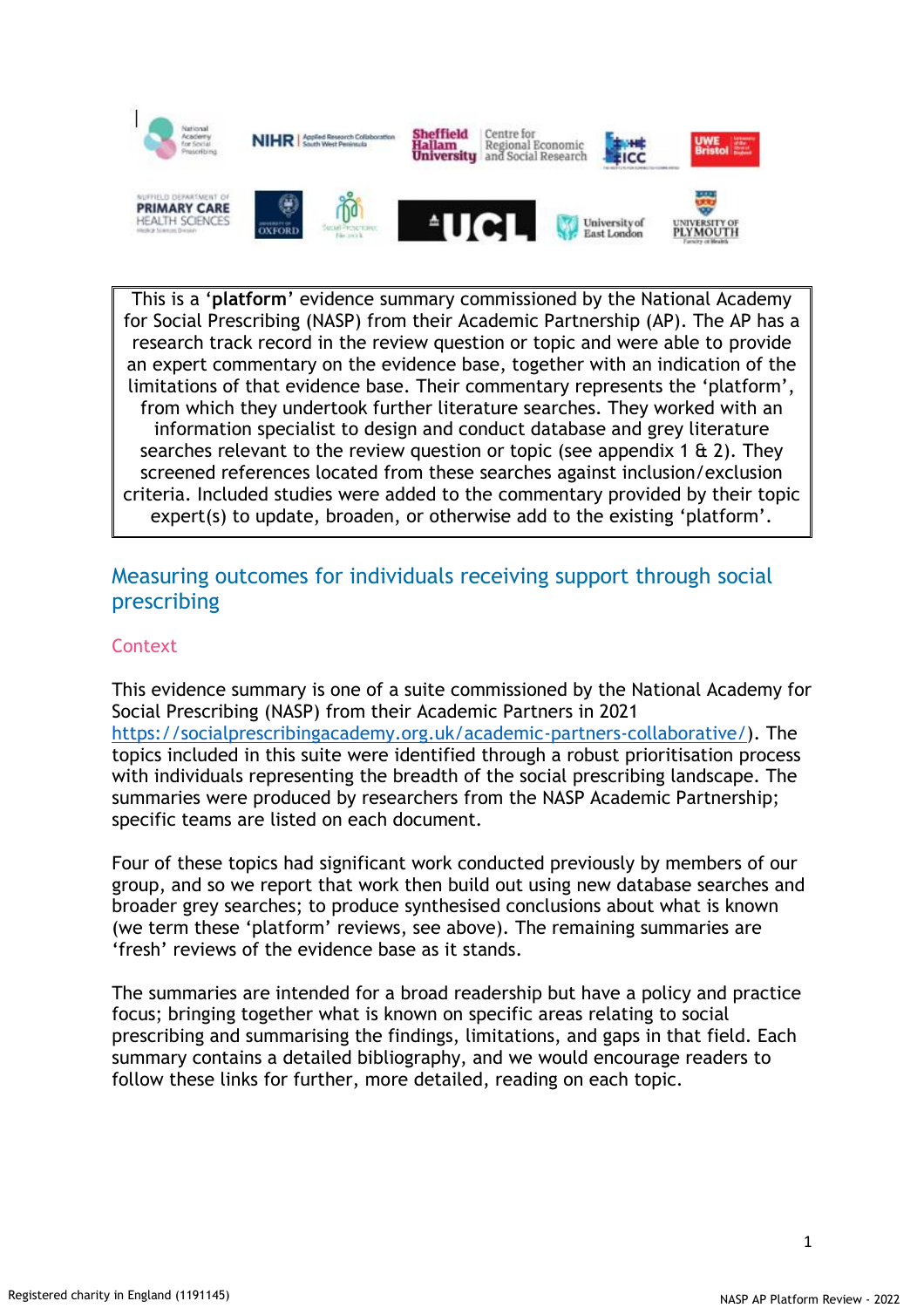# Recommended Citation

Polley M, Chatterjee H, Asthana S, Cartwright L, Husk K, Burns L, Tierney S. [On behalf of the NASP Academic Partners Collaborative]. (2022). '*Measuring outcomes for individuals receiving support through social prescribing*'. London: National Academy for Social Prescribing

# Question description

Based on previous work, we refined this prioritised topic into three core subcategories:

- (i) What are the outcomes reported for individuals receiving support through social prescribing?
- (ii) What are the challenges associated with collecting outcomes for beneficiaries of social prescribing?
- (iii) What outcomes are collected from beneficiaries of social prescribing and how?

# Methodological approach, plus additions for this summary

# *Platform element*

The current evidence was summarised by the NASP Academic Partnership members most aligned with this topic. As with the other summary based on outcomes, the comprehensive and robust recent work by Polley<sup>i</sup> is used as a starting point so as to avoid unnecessary duplication of effort. Readers are directed to this work for initial reading.

# *Additional evidence element*

The team above used their extensive work to develop search terms, which were refined into a strategy, run with the Polley<sup>i</sup> report as a date limit. Searches were combined for this and the related outcomes topic looking at: Are there any medium- to long-term outcomes reported for social prescribing and, if so, what are they? with studies channelled to each summary at data extraction stage. These additional studies are presented below using the framework provided in the Polley<sup>i</sup> report to structure outcomes (Tables 3 and 4 in Polley et al.<sup>i</sup>).

These two components, 'what was known' in the platform and 'what is added' in the additional evidence, are brought together to assess what we can say overall in the Conclusions section at the end of this document.

# Summary of evidence by experts ('Platform')

*(i) What are the outcomes reported for individuals receiving support through social prescribing?* 

This question relates to what organisations and individuals have been doing and incorporates both good practice and what might be considered poorer approaches.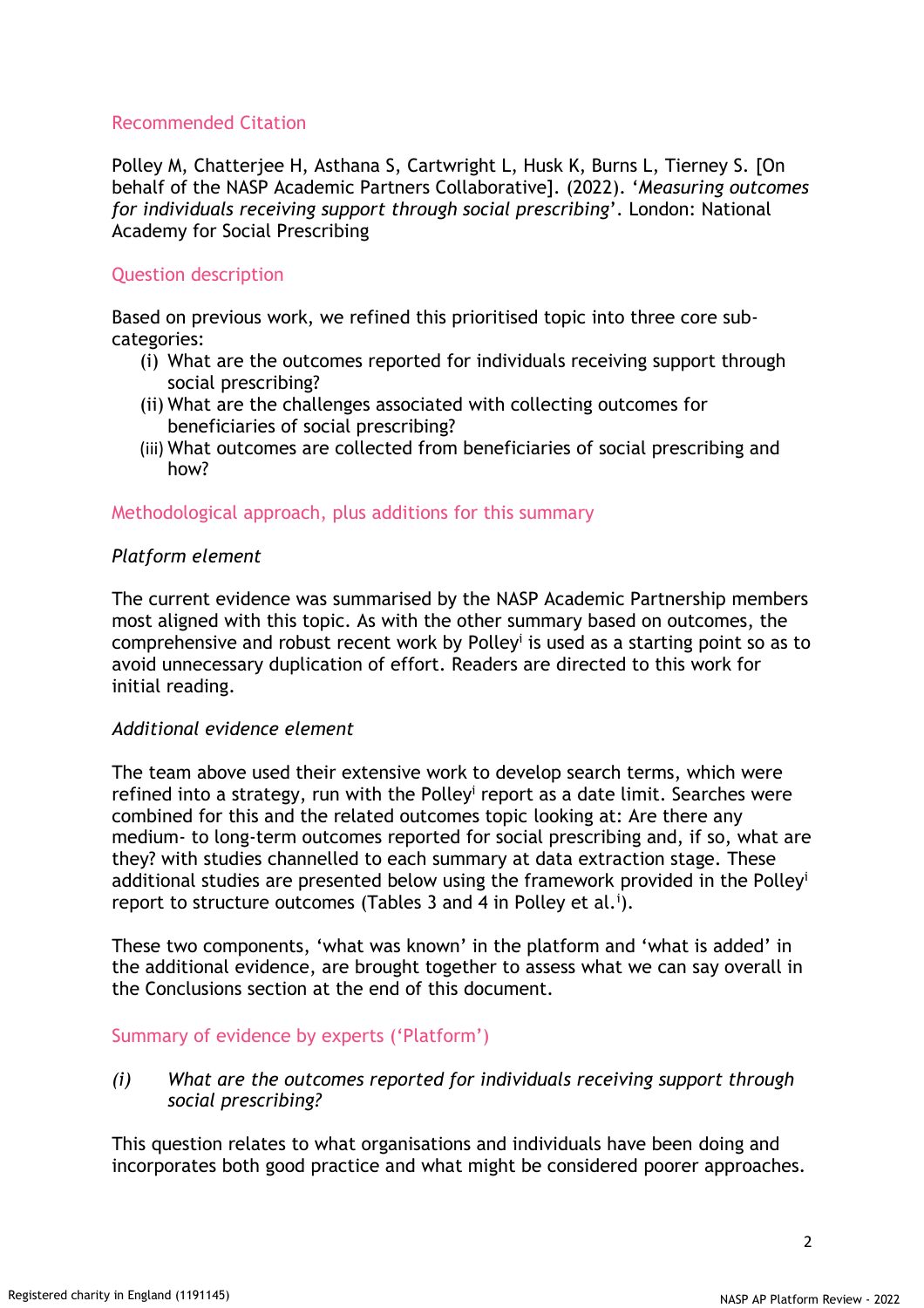Alongside this variability, there is the well-known issue of publication bias and the missing evidence that characterises a lot of the social prescribing evidence base. Care must also be taken to separate out *outputs* from *outcomes* reported. All of these issues will directly impact other areas, such as economic analyses.

However, the main messages from the expert 'platform' team were that there were reported decreases in loneliness, improvements in mental health and wellbeing across multiple measures, improvements in social connections, and in overall wellbeing. It remains unclear how generalisable these data are to other contexts outside of the specific evaluations they are reported in. A summary of the outcomes reported in Thomson et al.<sup>ii</sup>, and Chatterjee et al.<sup>iii</sup>

(representing a review of over 100 programmes) are:

- Increases in self-esteem and confidence, sense of control and empowerment.
- Improvements in psychological or mental wellbeing, and positive mood.
- Reduction in symptoms of anxiety and/or depression, and negative mood.
- Improvements in physical health and a healthier lifestyle.
- Increases in sociability, communication skills and making social connections.
- Reduction in social isolation and loneliness, support for hard-to-reach people.
- Improvements in motivation and meaning in life, provided hope and optimism about the future.
- Acquisition of learning, new interests and skills including artistic skill.

Additional outcomes are below, but are not individual ones.

- Reduction in number of visits to a General Practitioner (GP), referring health professional, and primary or secondary care services.
- GPs provided with a range of options to complement medical care using a more holistic approach.

A summary of the findings from the 'What does successful social prescribing look like?' report by Marie Polley and colleagues<sup>i</sup>:

99 individual outcomes were identified. Of these:

- 23% (23/99) were only reported in qualitative social prescribing literature.
- 37% (37/99) were not normally reported in social prescribing literature.
- 60% (60/99) of outcomes are not routinely measured.

The 99 individual outcomes were then organised into 2 themes; 37 outcomes were associated with wider determinants of health. Of these:

- 19% (7/37) were only reported in qualitative social prescribing literature.
- 59% (22/37) of outcomes were not previously reported.
- 78% (29/37) of outcomes are not routinely reported.

62 outcomes were associated with health. Of these: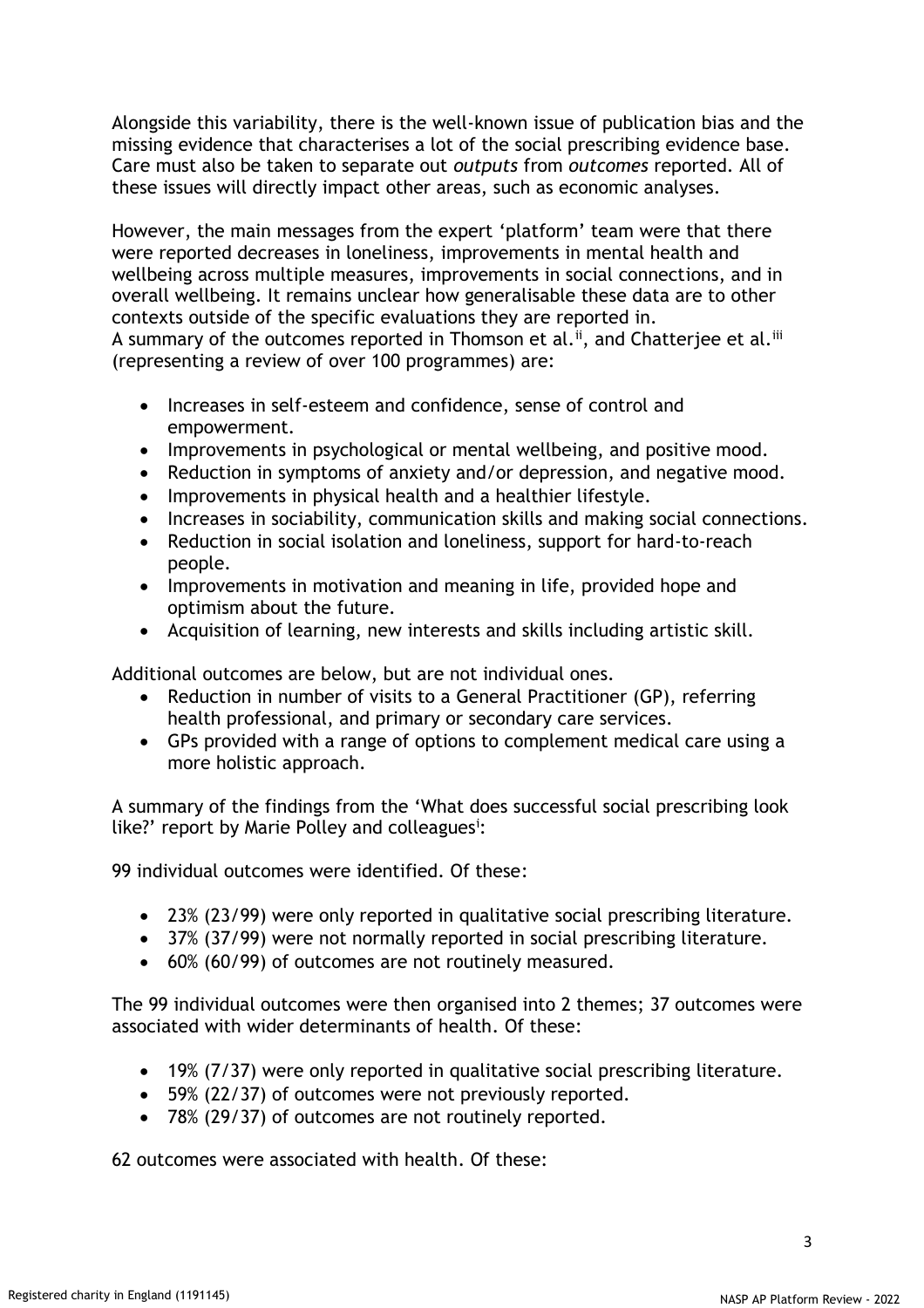- 26% (16/62) of outcomes were only qualitatively reported and not measured.
- 24% (15/62) of outcomes associated with health were not previously reported.
- 50% (31/62) of outcomes associated with health are not normally measured.

The final report we summarise in this section is the previously mentioned Bickerdike et al. review<sup>iv</sup>. This team examined only health and wellbeing, and not social, outcomes. They shortlisted 15 reviews from 341 identified documents relating to evaluations of social prescribing. Six of the shortlisted studies measured health and wellbeing outcomes including mental health and mental wellbeing, general health, social adjustment, anxiety, and depression. They all found improvements in health and wellbeing. Eight studies also looked at patients' experience. Six of these found improvement in overall satisfaction with social prescribing. They also observed reductions in loneliness and social isolation, improved mental and physical health. However, two studies reported that patients had poor knowledge of the services prior to attending their appointment resulting in the service not meeting their expectations.

*(ii) What are the challenges associated with collecting outcomes for beneficiaries of social prescribing?* 

In terms of collection of outcome data, there are longstanding issues documented which show that time, expertise, and resources needed are all key limitations. Also, there is the issue of defining outcomes and separating neuro-biopsychosocial outcomes.

In addition, the over-reliance on data collection from link workers at follow-up can be problematic as they face significant time pressure in delivering their current support and so finding the time for data collection can, understandably, be a low priority. There is also the need for link workers to be trained to collect any data, adding to the time and resource burden. That said, of course their input is key particularly at the beginning of data collection and their views and opinions on what works in relation to data collection in specific sites is very important in order to maximise both link worker and participant engagement in data collection.

# *(iii) What outcomes are collected from beneficiaries of social prescribing and how?*

Data collected differ depending on whether these are collected as part of routine monitoring, evaluation work, or more formal research, with all predominantly collecting psycho-social outcomes that focus on wellbeing rather than health outcomes. There is likely to be a difference between routinely monitored outcomes and evaluation collected outcomes; however, the reporting of both is often sparse and so tricky to estimate with accuracy. Once again, it is important to distinguish between outputs and outcomes of programmes.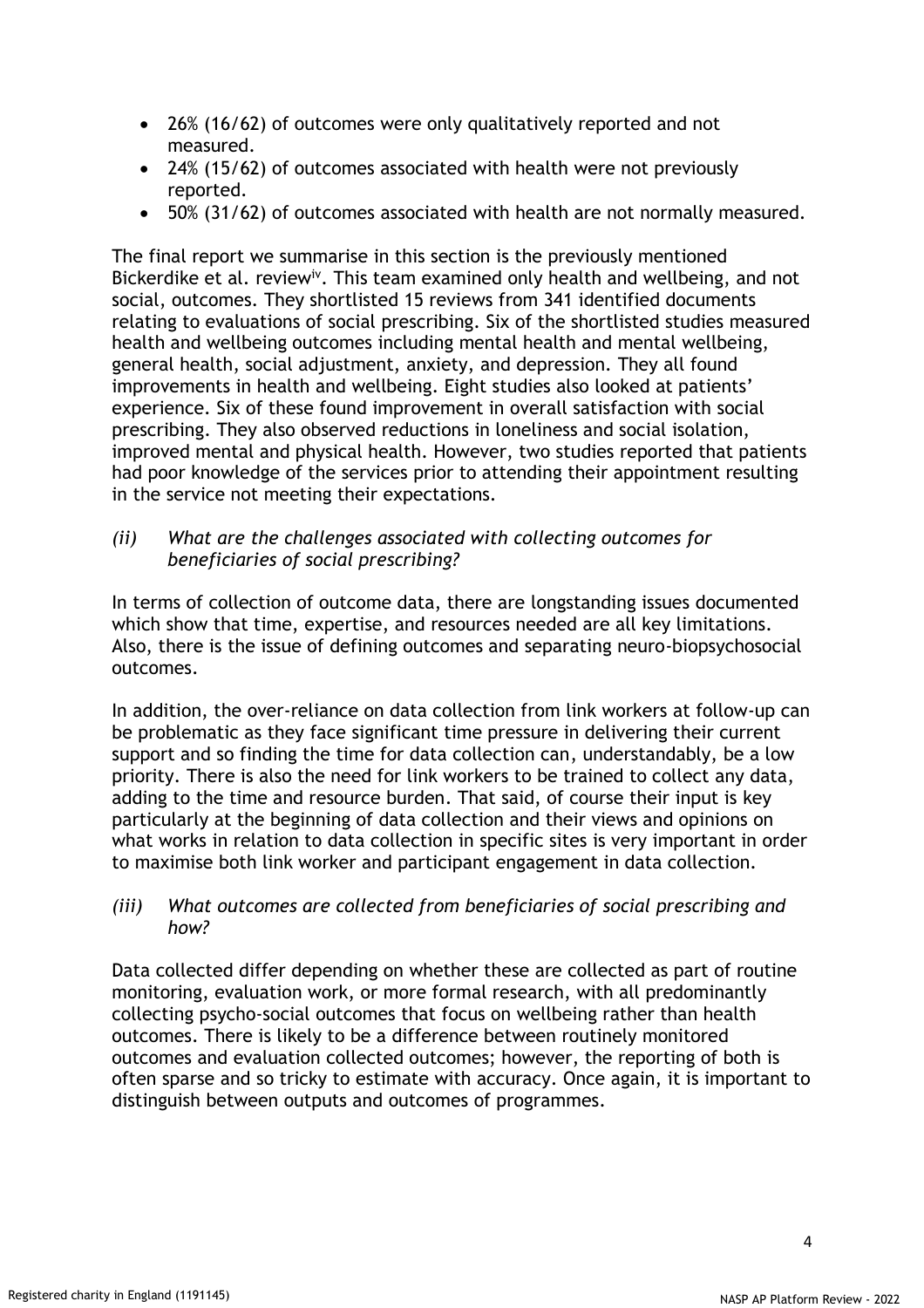# Limitations:

- It is important to note that there is no standardised approach to collecting outcome measures yet, though there is a National Minimum Dataset being piloted by NHS England. Outcomes for this have not been agreed, only outputs and referral criteria, and as such is a work in progress but should be considered when examining outcomes for social prescribing.
- As above and throughout, the distinction between outcomes and outputs is central to this topic, and frequently this distinction is blurred/confused.
- Data collection is often skewed towards health outcomes, partly due to the blanket introduction of the Patient Activation Measure (PAM), and partly due to the priorities of health commissioners. There is a lack of visibility of reporting of outcomes relating to social determinants of health, and therefore a mismatch in what link workers is supporting to how that impact is documented.
- Previously, there was NHS England direction for schemes to collect ONS4 and Patient Activation Measure (PAM), however due to licensing there is to be a new process which will detail which outcome measures are vetted and considered valid and appropriate for social prescribing.
- There is very little data which documents the actual unmet need in social prescribing.
- Often, little or no justification for the selection of particular outcome measures is given.
- Measures are often used in cohorts for which the measure is either not appropriate or is untested.
- Issues of significant drop-out when collecting data lead to difficulties in generalisability of findings.
- With specific measures, there are often issues relating to what score change constitutes a minimum important difference for an individual.
- Most outcomes are measured over a short-term period for individuals, and it can take years for some cohorts to see impacts. This is especially true for those seeking to impact on education, employment, or training.
- Finally, the choice of outcomes is often dictated by specific referral criteria for programmes – which has the potential to skew findings for each programme, but also the summaries presented in these evidence reviews.

# Summary of additional evidence located

Our searches to update and broaden the studies resulted in 245 papers being identified, of which 32 were included<sup>1-32</sup> following screening using the inclusion criteria detailed in Table 1. Of these 32 included papers, 9 were sourced from peer-reviewed journals and 23 from grey literature. These studies provided evidence for the evidence summaries looking at: *Are there any medium- to longterm outcomes reported for social prescribing and, if so, what are they?* and *Measuring outcomes for individuals receiving support through social prescribing.*

*Table 1. Inclusion and exclusion criteria for the summaries looking at: Are there any medium- to long-term outcomes reported for social prescribing and, if so, what are they? and Measuring outcomes for individuals receiving support through social prescribing.*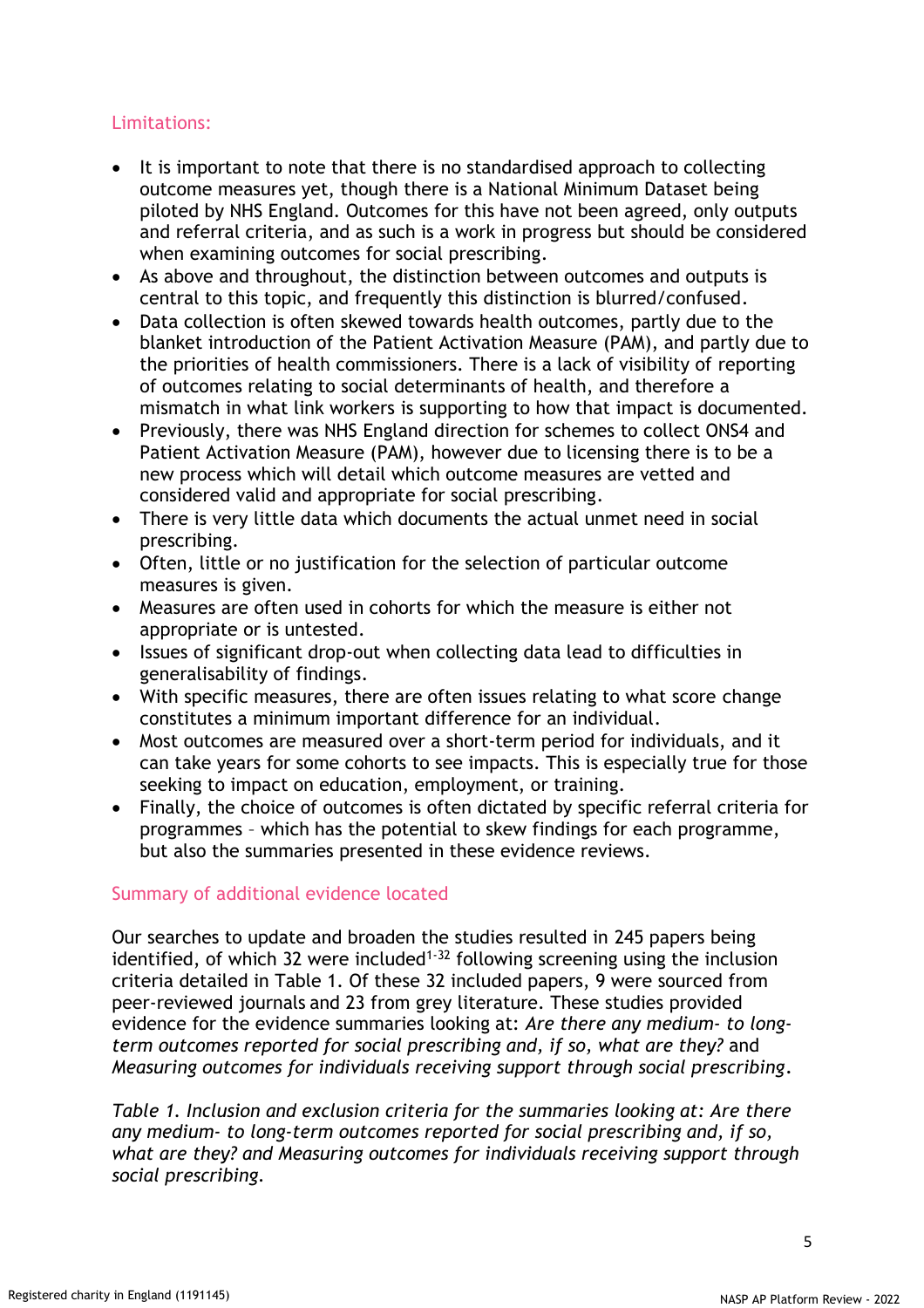| Inclusion criteria                   | <b>Exclusion criteria</b>       |  |  |  |  |
|--------------------------------------|---------------------------------|--|--|--|--|
| Quantitative data reporting outcomes | Documents published before 2018 |  |  |  |  |
| of a social prescribing programme    |                                 |  |  |  |  |
| Research conducted in England and    | Documents lacking primary data  |  |  |  |  |
| published in English language        |                                 |  |  |  |  |
| Meets NASP definition of social      | Abstracts, theses, posters      |  |  |  |  |
| prescribing                          |                                 |  |  |  |  |
|                                      | <b>Experimental services</b>    |  |  |  |  |

These additional studies are presented in Table 2 below using the framework devised by Polley<sup>i</sup>. Although we would have included it if available, there were no papers reporting outcomes for crime, legal, or welfare (wider determinants of health), modifiable risks or spiritual wellbeing (outcomes related to health).

*Key:* 

+ = positive results

- = negative result

\* = statistical significance, highlighted in blue

NR = not reported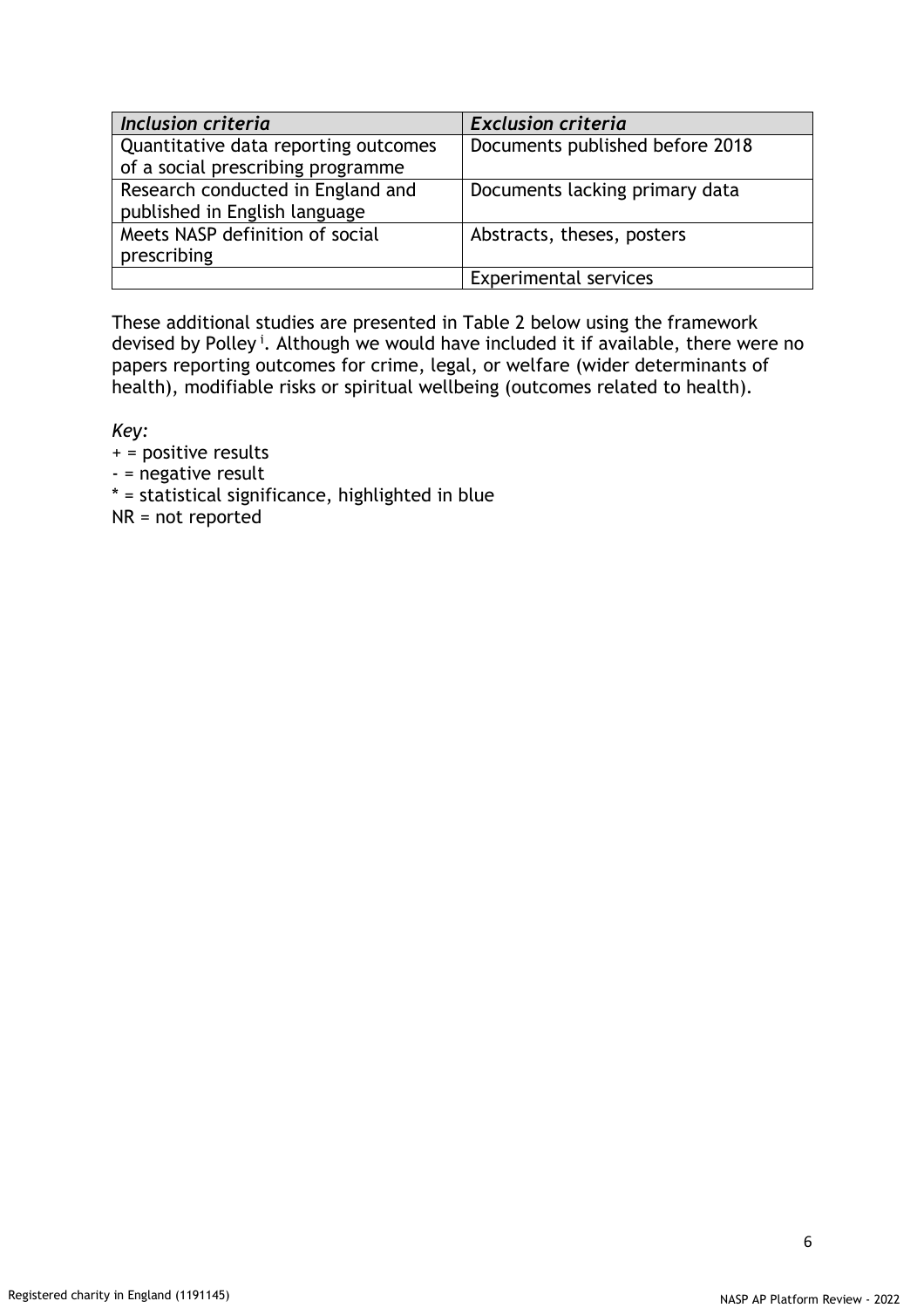| Study                                             | Wider determinants of health |                                                                                                                |                                |         | Outcomes related to health |                                                                             |                                                                   |               |                    |
|---------------------------------------------------|------------------------------|----------------------------------------------------------------------------------------------------------------|--------------------------------|---------|----------------------------|-----------------------------------------------------------------------------|-------------------------------------------------------------------|---------------|--------------------|
|                                                   | Work and<br>volunteering     | Social                                                                                                         | <b>Education</b><br>and skills | Housing | Income                     | General<br>health &<br>wellbeing                                            | Physiological                                                     | Psychological | <b>Empowerment</b> |
|                                                   |                              |                                                                                                                |                                |         |                            | Measure, follow-up period, results                                          |                                                                   |               |                    |
| Benson et al.<br>20211                            |                              | R-Outcomes before<br>and after, social<br>contact $+,$<br>loneliness unclear                                   |                                |         |                            |                                                                             |                                                                   |               |                    |
| <b>Bristol Ageing</b><br>Better 2018 <sup>2</sup> |                              | De Jong Gierveld<br>Loneliness Scale,<br>UCLA, +* post-<br>intervention, + at<br>3m (sample size<br>too small) |                                |         |                            | SWEMWBS, +*<br>post-<br>intervention, +<br>at 3m (sample<br>size too small) |                                                                   |               |                    |
| Bromley by<br>Bow 2018 <sup>3</sup>               |                              | WSAS, before and<br>after, + but not<br>clinically<br>significant                                              |                                |         |                            | MYCaW,<br>SWEMWBS, +*<br>before and<br>after                                |                                                                   |               |                    |
| Bromley by<br>Bow 2019 <sup>4</sup>               |                              |                                                                                                                |                                |         |                            | $MYCaW + *,$<br>$ONS4 +$<br>(anxiety only<br>$+*)$ , last SP<br>session     |                                                                   |               |                    |
| Dayson &<br>Leather 2018 <sup>5</sup>             |                              | Connectedness and<br>relationships,<br>measure not<br>specified, + at 3m                                       |                                |         |                            | EQ-VAS, EQ5D-<br>5L, SWEMWBS,<br>$+$ at 3 $m$                               |                                                                   |               |                    |
| Dayson &<br>Leather 2020 <sup>6</sup>             |                              | Measure not<br>specified, + at 3m                                                                              |                                |         |                            | EQ-VAS, EQ5D-<br>5L, SWEMWBS,<br>$all + at 3m$                              |                                                                   |               |                    |
| Elston et al<br>20197                             |                              |                                                                                                                |                                |         |                            | Wellbeing<br>Star,<br>WEMWBS,<br>PAM,<br>wellbeing goal<br>achievement,     | Rockwood<br><b>Clinical Frailty</b><br>Scale, + at 12w<br>or exit |               |                    |

*Table 2. Domains, outcome measures and follow-up period for all included additional studies*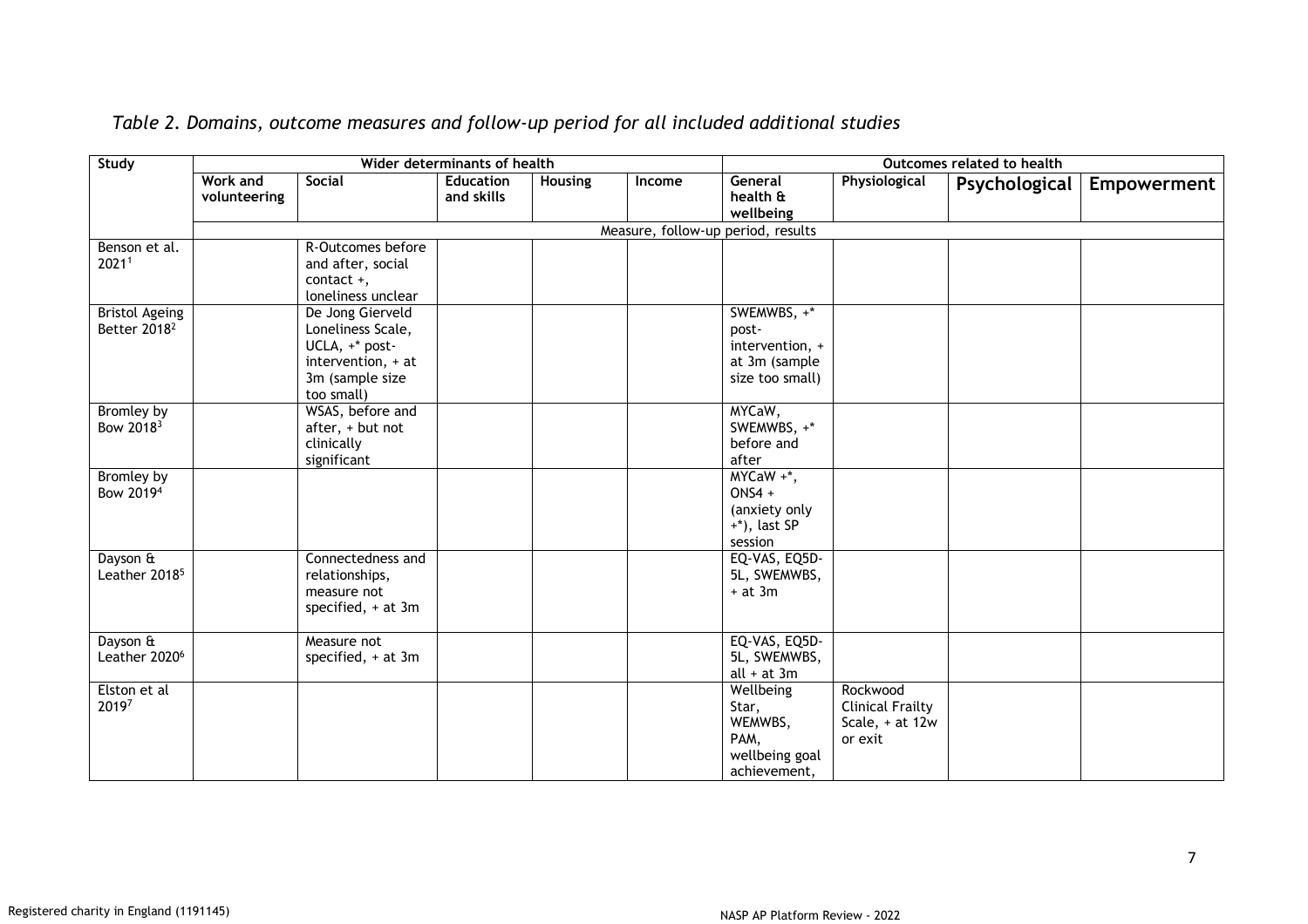|                  |                     |              |              |              | $+$ at 12w or         |                         |                |  |
|------------------|---------------------|--------------|--------------|--------------|-----------------------|-------------------------|----------------|--|
|                  |                     |              |              |              | exit                  |                         |                |  |
| Ferguson &       |                     |              |              |              | $MYCaW, +at$          |                         |                |  |
| Hogarth          |                     |              |              |              | 12w                   |                         |                |  |
| 20188            |                     |              |              |              |                       |                         |                |  |
| Foster et al     | $UCLA$ , + at 3m    |              |              |              |                       |                         |                |  |
| 20209            | (although - in      |              |              |              |                       |                         |                |  |
|                  | subsample)          |              |              |              |                       |                         |                |  |
| Fullwood         |                     |              |              |              | SWEMWBS, +*           |                         |                |  |
| 201810           |                     |              |              |              | at post-              |                         |                |  |
|                  |                     |              |              |              | intervention          |                         |                |  |
|                  |                     |              |              |              | and 2m                |                         |                |  |
| Giebel et al.    |                     |              |              |              | <b>SWEMWBS</b>        |                         |                |  |
| 202111           |                     |              |              |              | score at 3m +*        |                         |                |  |
|                  |                     |              |              |              | and $6m +$ *          |                         |                |  |
| Hackney          | Unspecified         |              |              |              | SWEMWBS, +*           | Rockwood                | Mental health  |  |
| 202012           | loneliness and      |              |              |              | at discharge,         | <b>Clinical Frailty</b> |                |  |
|                  | isolation           |              |              |              | 3m sample too         | Scale, follow-          | score, follow- |  |
|                  | questionnaire, + at |              |              |              | small                 | up and result           | up and result  |  |
|                  | unspecified follow- |              |              |              |                       | <b>NR</b>               | <b>NR</b>      |  |
|                  | up                  |              |              |              |                       |                         |                |  |
| Healthy          |                     |              |              |              | <b>Wellbeing Star</b> |                         |                |  |
| <b>Dialogues</b> |                     |              |              |              | at each               |                         |                |  |
| 201813           |                     |              |              |              | appointment,          |                         |                |  |
|                  |                     |              |              |              | $+^*$                 |                         |                |  |
| Healthy          |                     |              |              |              | <b>Wellbeing Star</b> |                         |                |  |
| <b>Dialogues</b> |                     |              |              |              | at each               |                         |                |  |
| 202114           |                     |              |              |              | appointment,          |                         |                |  |
|                  |                     |              |              |              | $\pm \star$           |                         |                |  |
| Healthy          | Measure and         | Measure and  | Measure and  | Measure and  | <b>Wellbeing Star</b> | Measure and             |                |  |
| London           | follow-up           | follow-up    | follow-up    | follow-up    | plus 3                | follow-up               |                |  |
| Partnership      | unspecified, n=19 + | unspecified, | unspecified, | unspecified, | individual            | unspecified,            |                |  |
| 201815           |                     | $n = 1 +$    | $n=7 +$      | $n = 15 +$   | outcomes, +,          | $n = 12 +$              |                |  |
|                  |                     |              |              |              | follow-up             |                         |                |  |
|                  |                     |              |              |              | unspecified           |                         |                |  |
| <b>ICC YPSP</b>  | One Likert scale    |              |              |              | ONS personal          | Physical                |                |  |
| 202016           | question for        |              |              |              | wellbeing             | activity based          |                |  |
|                  | loneliness, mixed   |              |              |              | scores $+$ ,          | on definition of        |                |  |
|                  | across sites at 6m, |              |              |              | SWEMWBS +             | 'active' by UK          |                |  |
|                  | some small sample   |              |              |              | (not                  | <b>Chief Medical</b>    |                |  |
|                  | sizes               |              |              |              | 'meaningful')         | Officer, + by           |                |  |
|                  |                     |              |              |              | at 6m                 | 7% at 6m                |                |  |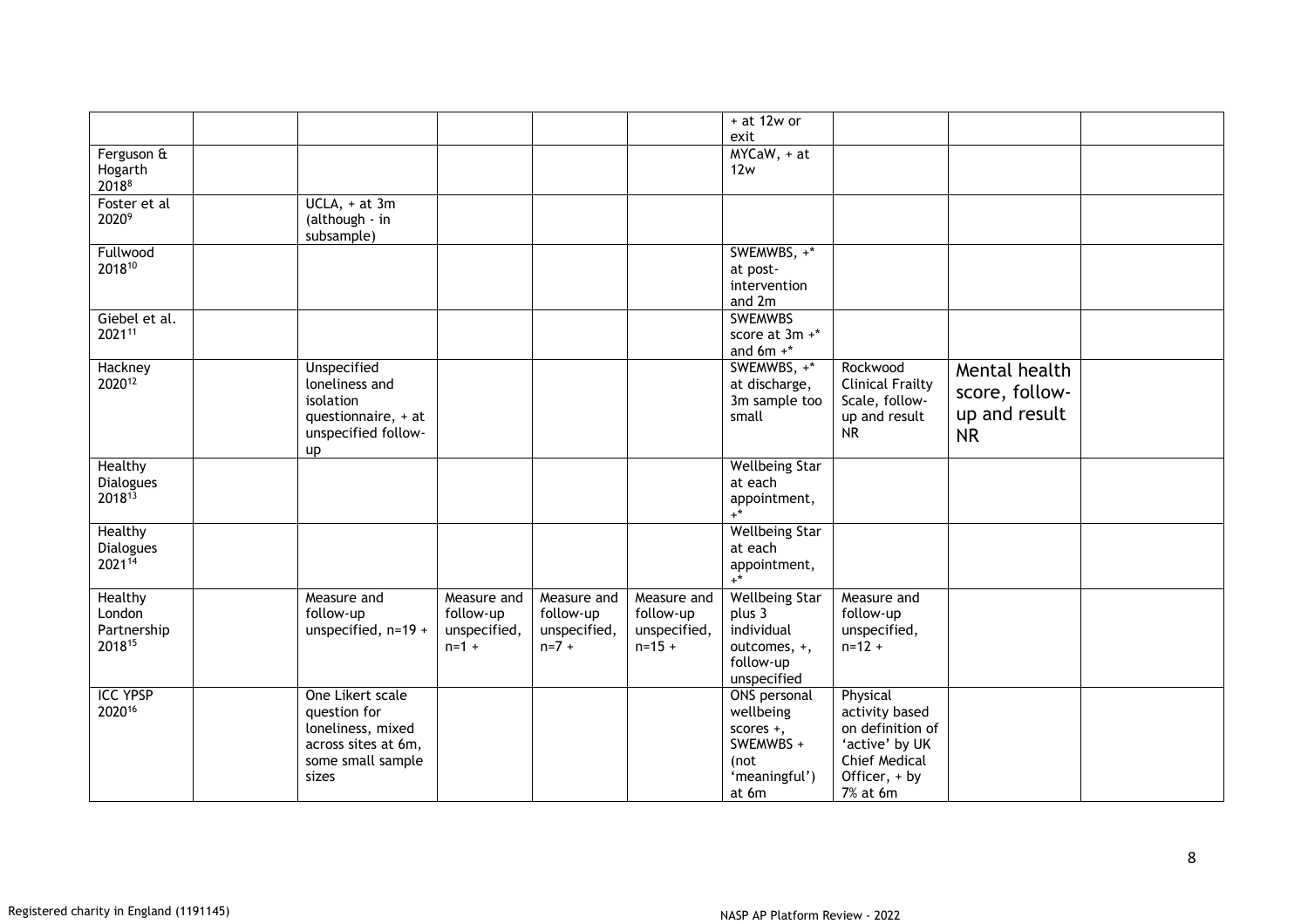| ICC                             | Campaign to End     | ONS, EQ-VAS,     |                    |  |
|---------------------------------|---------------------|------------------|--------------------|--|
|                                 | Loneliness Tool +,  | EQ5D-5L,         |                    |  |
| Redbridge<br>2020 <sup>17</sup> | social capital      | SWEMWBS,         |                    |  |
|                                 | questionnaire + for | MYCaW, +* for    |                    |  |
|                                 | networks/support,   | all at 6m (ONS   |                    |  |
|                                 | 6 <sub>m</sub>      | life             |                    |  |
|                                 |                     | satisfaction     |                    |  |
|                                 |                     |                  |                    |  |
|                                 |                     | only)            |                    |  |
| ICC City &                      |                     | $EQ5D-5L-,$      |                    |  |
| Hackney                         |                     | SWEMWBS +        |                    |  |
| 202018                          |                     | (not             |                    |  |
|                                 |                     | 'meaningful'),   |                    |  |
|                                 |                     | at 3 and 6m      |                    |  |
| Islington                       |                     | WEMWBS,          |                    |  |
| Giving 2019 <sup>19</sup>       |                     | meaningful +     |                    |  |
|                                 |                     | at 6w            |                    |  |
| Kellezi et al.                  | No. group           |                  |                    |  |
| 201920                          | memberships +*,     |                  |                    |  |
|                                 | UCLA scale +, 4m    |                  |                    |  |
| Massie &                        | De Jong Gierveld    | ONS, +* at 1-    |                    |  |
| Ahmad 2019 <sup>21</sup>        |                     |                  |                    |  |
|                                 | Loneliness Scale,   | 7m (overall      |                    |  |
|                                 | $+*$ at 1-10m       | and sub-scale)   |                    |  |
|                                 | (overall and sub-   |                  |                    |  |
|                                 | scale)              |                  |                    |  |
| Metropolitan                    |                     |                  | <b>HACT</b> mental |  |
| Thames                          |                     |                  | health social      |  |
| Valley 201922                   |                     |                  |                    |  |
|                                 |                     |                  | value, + post-     |  |
|                                 |                     |                  | intervention       |  |
| Oxfordshire                     |                     | SWEMWBS,         |                    |  |
| Mind 2020 <sup>23</sup>         |                     | 78% +* at end    |                    |  |
|                                 |                     | of intervention  |                    |  |
| Oxfordshire                     |                     | SWEMWBS,         |                    |  |
| Mind 2021 <sup>24</sup>         |                     | $71\% +*$ at end |                    |  |
|                                 |                     |                  |                    |  |
|                                 |                     | of intervention  |                    |  |
| Oxfordshire                     |                     | SWEMWBS, at      |                    |  |
| Mind 2021 <sup>25</sup>         |                     | least 62% +*     |                    |  |
|                                 |                     | (reporting       |                    |  |
|                                 |                     | conflict) at     |                    |  |
|                                 |                     | end of           |                    |  |
|                                 |                     | intervention     |                    |  |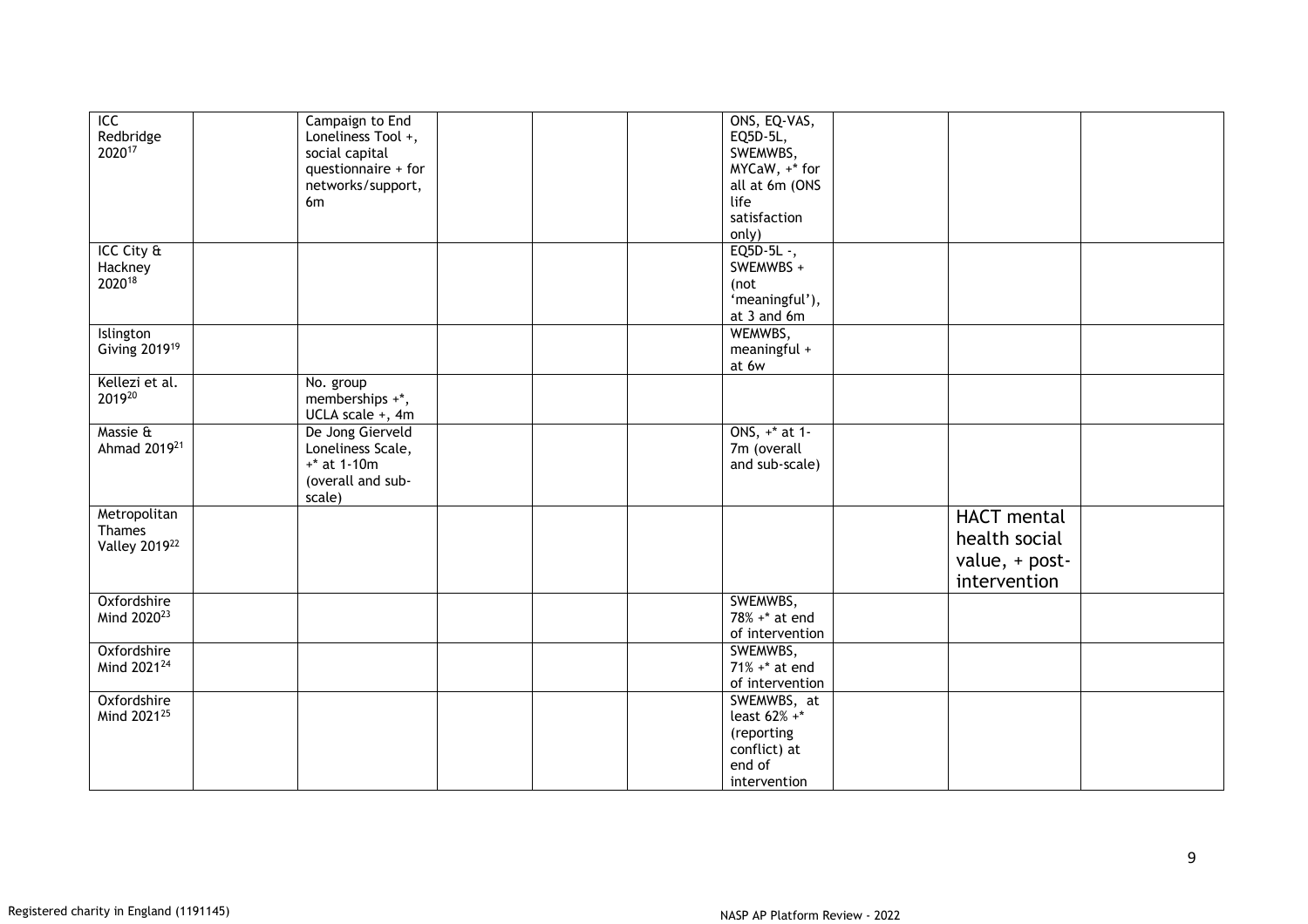| Pescheny et<br>al. 2019 <sup>26</sup><br>Pescheny et |                                                              |                                                                                                                                            |  | SWEMWBS, +*<br>post-<br>intervention<br>(though mean<br>change not<br>clinically<br>relevant) | International                                                     |                                                      |  |
|------------------------------------------------------|--------------------------------------------------------------|--------------------------------------------------------------------------------------------------------------------------------------------|--|-----------------------------------------------------------------------------------------------|-------------------------------------------------------------------|------------------------------------------------------|--|
| al. 2019 <sup>27</sup>                               |                                                              |                                                                                                                                            |  |                                                                                               | Physical<br>Activity<br>Questionnaire,<br>+ post-<br>intervention |                                                      |  |
| Polley et al.<br>201928                              |                                                              | De Jong Gierveld<br>Scale, +* at 3m                                                                                                        |  | MYCaW, +* at<br>3m, PAM,<br>clinical<br>significance at<br>3m                                 |                                                                   |                                                      |  |
| Wakefield et<br>al. 2020 <sup>29</sup>               |                                                              | No. group<br>memberships + at<br>4m then - at 6-9m,<br>community<br>belonging scale,<br>social support<br>rating, ULS-8, 4m<br>and 6-9m NR |  | $EQ5D, + at 4m$<br>and<br>maintained at<br>$6-9m$                                             |                                                                   |                                                      |  |
| Walsall<br>Council<br>202030                         |                                                              | De Jong Gierveld<br>Scale, follow-up<br>unspecified, 52%<br>less lonely, 13%<br>more                                                       |  | 5 Ways to<br>Wellbeing +,<br>WHO-5+,<br>follow-up<br>unspecified                              |                                                                   | PHQ-9,<br>follow-up<br>unspecified,<br>$6/10 + 1/10$ |  |
| Woodall et<br>al. 201931                             |                                                              | Campaign to End<br>Loneliness<br>Measure, +* post-<br>intervention                                                                         |  | WEMWBS,<br>EQ5D, $+$ * post-<br>intervention                                                  |                                                                   |                                                      |  |
| York CVS<br>201932                                   | Measure<br>unspecified,<br>21% > in<br>volunteering<br>at 3m | Campaign to End<br>Loneliness<br>Measure, +* at 3m                                                                                         |  | SWEMWBS, +*<br>at 3m                                                                          | Measure<br>unspecified,<br>$21\%$ > in<br>exercise at 3m          |                                                      |  |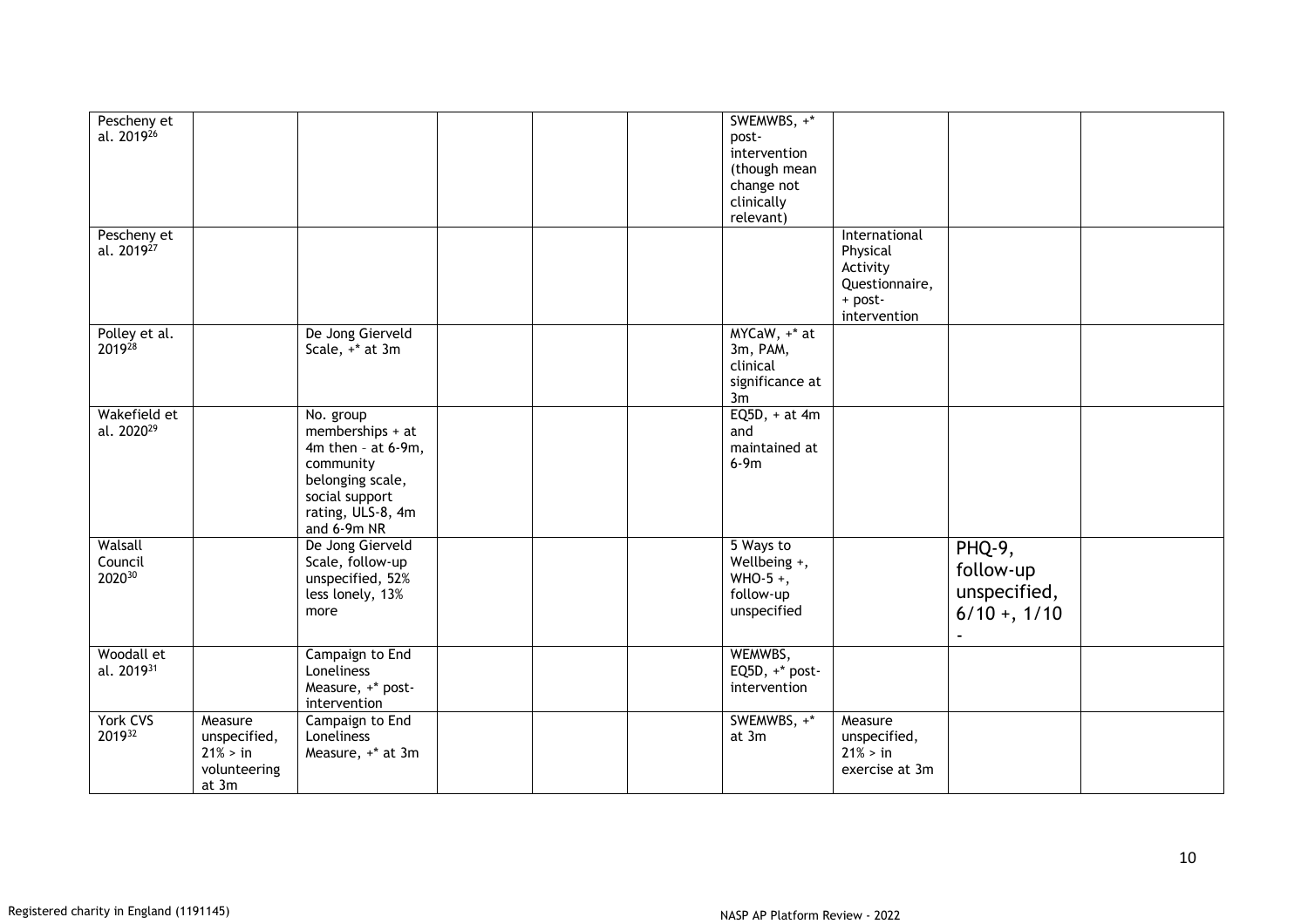#### *Outcome summary*

All but two studies<sup>22,27</sup> reported wider determinants of health in the form of social connections, and/or outcomes related to health by measuring wellbeing and quality of life. These remaining two studies reported only mental health<sup>22</sup> and physical health<sup>27</sup>; the former used a mental health social value calculator, and the latter the International Physical Activity Questionnaire. Both studies indicated that participation was associated with positive outcomes on these metrics. One study included broader individual outcomes relating to social education, housing, income, wellbeing, and physiological factors; although there was limited detail on collection methods, follow up, or sampling approach<sup>15</sup>.

Social outcomes were measured with a range of tools looking at connections and loneliness, including: the Campaign to End Loneliness Tool, R-Outcomes, UCLA Loneliness Scale, ULS-8, De Jong Gierveld Scale, Work and Social Adjustment Scale, community belonging scale, social support rating, a social capital questionnaire, Likert-scale questions, and number of group memberships. Some measures were unspecified.

Of the 16 studies reporting social outcomes, six reported statistically significant improvements in measures related to loneliness or number of group memberships<sup>2,</sup>  $20, 21, 28, 31-32$ . A further seven reported improvements (with no statistical inference or clinical significance)<sup>1, 3, 5-6, 12, 17, 30</sup> in social contact, work and social adjustment, loneliness/isolation, social capital, and connectedness/relationships. The picture is not universally positive; one study reported an initial improvement in the number of group memberships for participants at 4-month follow-up, but a decline at 6-9 months<sup>29</sup>. Two more studies reported both positive and negative impacts on loneliness metrics across sites and cohorts<sup>9, 16</sup>.

Unsurprisingly, wellbeing and quality of life outcomes were commonly included, with 27 of the 32 included studies using: the (predominantly Short) WEMWBS, ONS personal wellbeing measures, EQ5D, EQ-VAS, MYCaW, Wellbeing Star, PAM, wellbeing goal achievement measure, 5 Ways to Wellbeing, and WHO-5. Of these 27 studies, a majority of 16 reported statistically significant results across wellbeing and quality of life measures<sup>2-4, 10-14, 17, 21, 23-25, 28, 31-32</sup>, and a further nine showed positive results but with no statistical inference/clinical meaningfulness<sup>5-8,</sup>  $15-16$ ,  $19$ ,  $29-30$ . Two included studies reported more mixed results. One<sup>18</sup> reported a positive, though not 'meaningful', result for wellbeing, however quality of life declined at both 3- and 6-month follow-up. The second reported a statistically significant improvement in WEMWBS score, which was however reported as not clinically relevant <sup>26</sup>.

Five of our 32 included studies reported outcome measures in other domains. Four of these five reported additional physiological outcomes (the Rockwood Frailty Scale, and change in physical activity), with the majority (3/4) reporting positive changes 7,16,32. Two of these five studies reported change in mental health metrics, one reporting an improvement in PHQ-9 score <sup>30</sup>, another included a generic mental health measure but did not report the result <sup>12</sup>. Lastly, one of these five studies reported a 21% increase in volunteering  $32$ .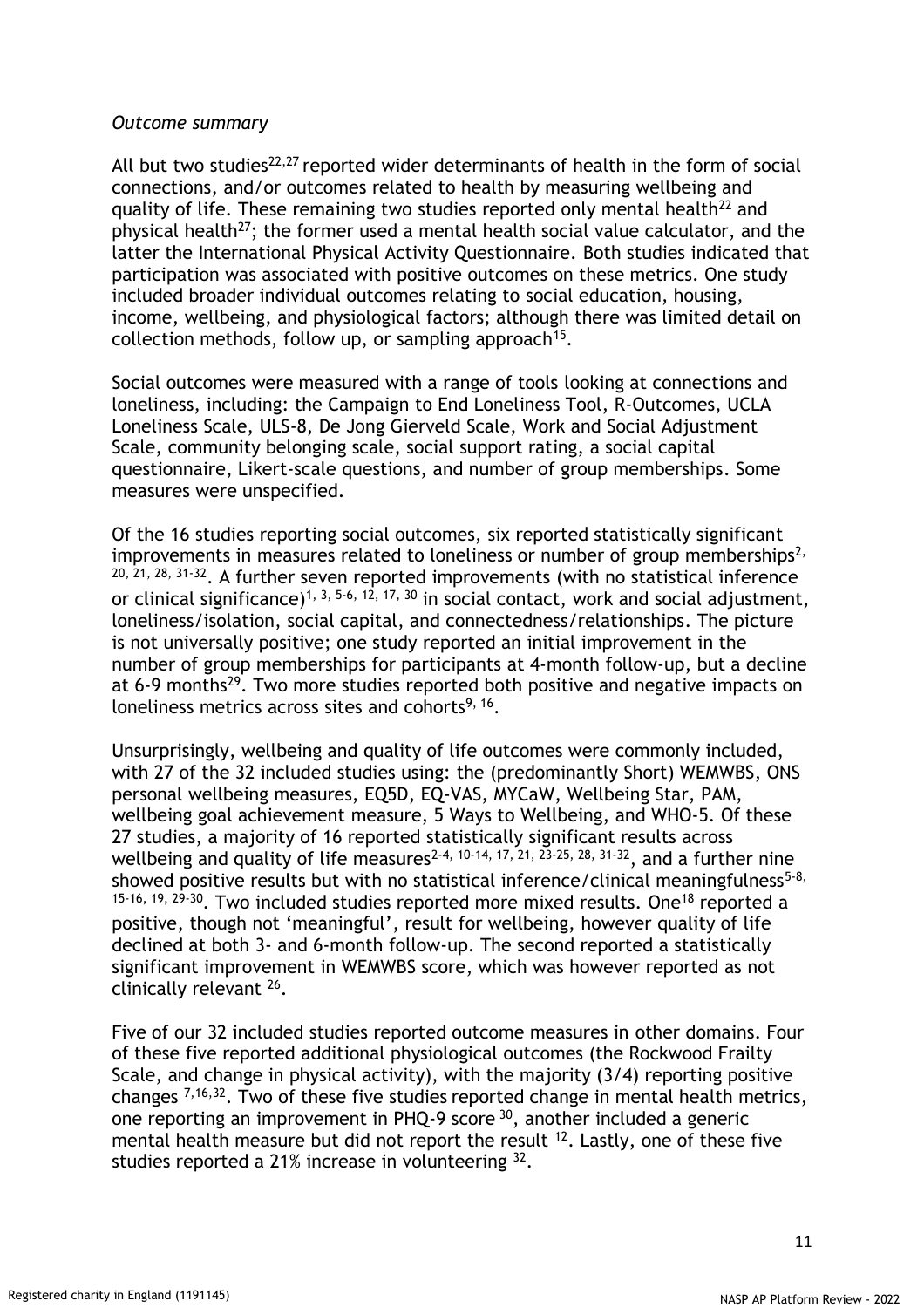#### *Impact summary*

Three studies included repeated follow-up with limited drop-out. Two reported statistically significant improvements in wellbeing at: post-intervention and 2 months<sup>10</sup>; and 3 months and 6 months<sup>11</sup>. A third reported positive changes (with no statistical inference) in wellbeing at 3 months and 6 months $^{18}$ .

Of the two studies with the longest follow-up periods, one reported a statistically significant improvement in wellbeing at up to 7 months and loneliness at up to 10 months<sup>21</sup>, although the drop-out rates are not reported. The second, as described above, reported improvement in group memberships at 4 months but a decline at 6-9 months; and improvement in quality of life at 4 months with maintenance at 6- 9 months. In this study the results for community belonging, social support, and loneliness were unreported<sup>29</sup>.

# **CONCLUSIONS**

The majority of studies included in both the platform and additional elements of this evidence summary included measures relating to social factors and wellbeing, with a smaller number including outcomes in other domains. All but two studies in our updated searches reported positive changes following engagement with social prescribing programmes, though not all were statistically significant or clinically meaningful and none were controlled studies. Of the other two, one reported a decline in the quality of life across three-time points<sup>18</sup>, the other a decline in group memberships<sup>29</sup>. Very few include studies included anything but short-term follow up, and so there is a need for longer-term, controlled studies if we are to understand the impact of social prescribing more fully.

#### International Evidence

[In development]

#### References

#### *Platform element*

- i. Polley M, Whitehouse J, Elnaschie S, Fixsen A. (2019). *What does successful social prescribing look like – mapping meaningful outcomes*. London, University of Westminster.
- ii. Thomson, L.J., Camic, P.M. & Chatterjee, H.J. (2015). Social Prescribing: A review of community referral schemes. London: UCL. Available at: [https://culturehealthresearch.files.wordpress.com/2017/08/ucl\\_social\\_pres](https://culturehealthresearch.files.wordpress.com/2017/08/ucl_social_prescribing_review_2015.pdf) [cribing\\_review\\_2015.pdf](https://culturehealthresearch.files.wordpress.com/2017/08/ucl_social_prescribing_review_2015.pdf)
- iii. Chatterjee, H.J., Camic, P.M., Lockyer, B. & Thomson, L.J. Non-clinical community interventions: A systematised review of social prescribing schemes. Arts & Health: An International Journal of Research, Policy and Practice, 2017;10(2), 93–123. [DOI: 10.1080/17533015.2017.1334002](http://dx.doi.org/10.1080/17533015.2017.1334002)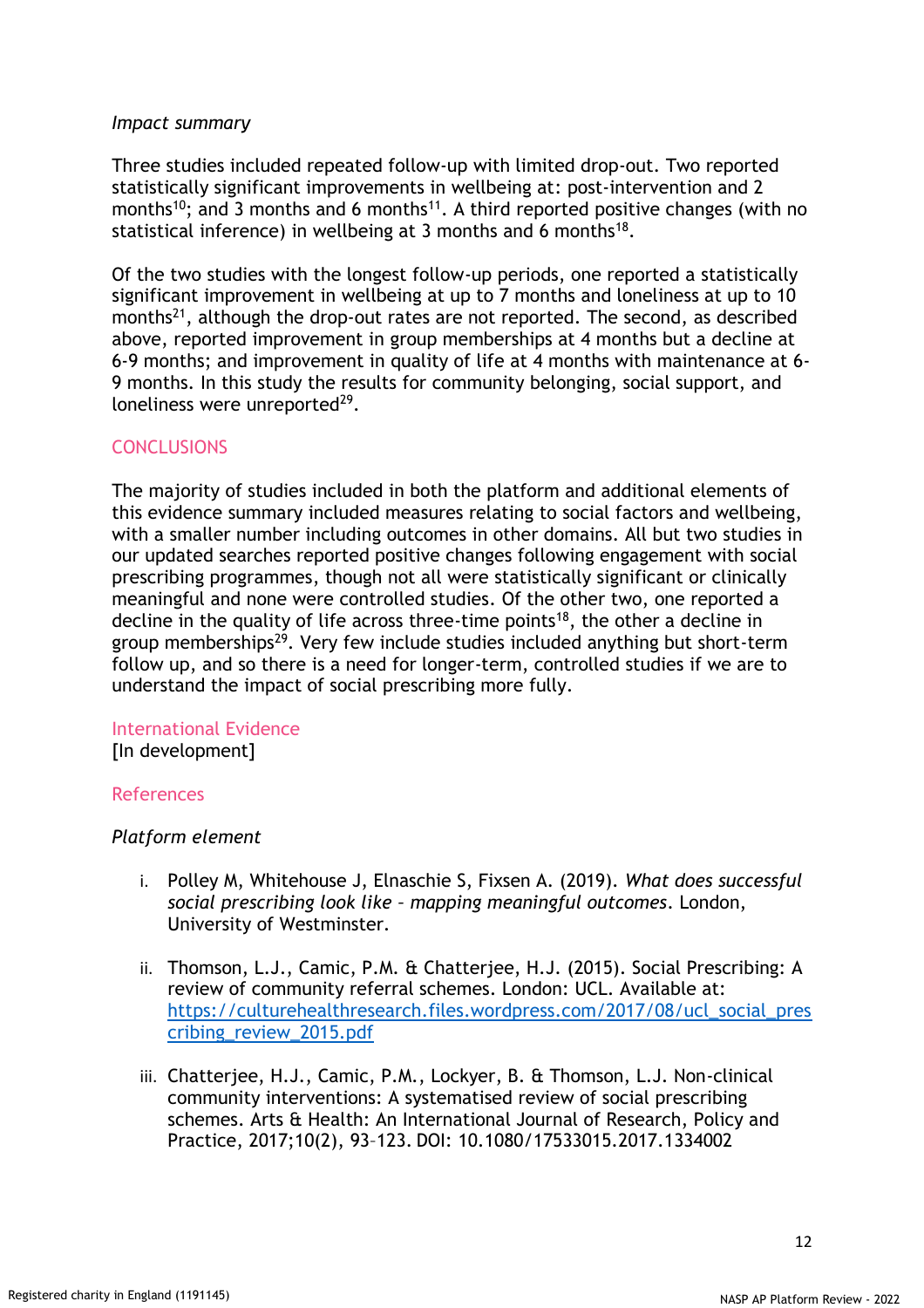iv. Bickerdike L, Booth A, Wilson P, Farley K, Wright K. *Social prescribing: less rhetoric and more reality. A systematic review of the evidence.* BMJ Open. 2017;7:e013384. DOI: 10.1136/bmjopen-2016-013384

# *Additional element*

- 1. Benson T, Seers H, Webb N, McMahon P. *Development of social contact and loneliness measures with validation in social prescribing.* BMJ Open Quality. 2021;10:e001306. DOI: 10.1136/ bmjoq-2020-001306
- 2. Bristol Ageing Better. (2018). *Community Webs: Final Evaluation Report.* Available from:<https://uwe-repository.worktribe.com/OutputFile/5309169>
- 3. Bromley by Bow Centre. (2018). *Macmillan Social Prescribing Service: Summary Evaluation Report.* Available from: [https://www.bbbc.org.uk/wp](https://www.bbbc.org.uk/wp-content/uploads/2018/05/Macmillan_Report__Summary.pdf)[content/uploads/2018/05/Macmillan\\_Report\\_\\_Summary.pdf](https://www.bbbc.org.uk/wp-content/uploads/2018/05/Macmillan_Report__Summary.pdf)
- 4. Bromley by Bow Centre. (2019). *Macmillan Social Prescribing Service: Summary Evaluation Report.* Available from: [https://www.bbbc.org.uk/wp](https://www.bbbc.org.uk/wp-content/uploads/2019/08/Macmillan_BBBC_Report_Final.pdf)[content/uploads/2019/08/Macmillan\\_BBBC\\_Report\\_Final.pdf](https://www.bbbc.org.uk/wp-content/uploads/2019/08/Macmillan_BBBC_Report_Final.pdf)
- 5. Dayson C, Leather D. (2018). *Evaluation of HALE Community Connectors Social Prescribing Service 2017.* Available from: [https://www4.shu.ac.uk/research/cresr/sites/shu.ac.uk/files/eval-HALE](https://www4.shu.ac.uk/research/cresr/sites/shu.ac.uk/files/eval-HALE-community-connectors-social-prescribing.pdf)[community-connectors-social-prescribing.pdf](https://www4.shu.ac.uk/research/cresr/sites/shu.ac.uk/files/eval-HALE-community-connectors-social-prescribing.pdf)
- 6. Dayson C, Leather D. (2020). *Evaluation of HALE Community Connectors Social Prescribing Service 2018-19.* Available from: [https://www4.shu.ac.uk/research/cresr/sites/shu.ac.uk/files/eval-HALE](https://www4.shu.ac.uk/research/cresr/sites/shu.ac.uk/files/eval-HALE-comm-connectors-social-prescribing-service-2018-19.pdf)[comm-connectors-social-prescribing-service-2018-19.pdf](https://www4.shu.ac.uk/research/cresr/sites/shu.ac.uk/files/eval-HALE-comm-connectors-social-prescribing-service-2018-19.pdf)
- 7. Elston J, Gradinger F, Asthana S, et al. *Does a social prescribing 'holistic' link-worker for older people with complex, multimorbidity improve wellbeing and frailty and reduce health and social care use and costs? A 12 month before-and-after evaluation.* 2019;20(e135):1-10. DOI: 10.1017/S1463423619000598
- 8. Ferguson K, Hogarth S. (2018). *Social Prescribing in Tower Hamlets: Evaluation of Borough-wide Roll-out.* Available from: [https://www.stokeccg.nhs.uk/your-ccg/ns-publications/generic](https://www.stokeccg.nhs.uk/your-ccg/ns-publications/generic-publications/1331-tower-hamlets-social-prescribing-evaluation-final-full-report-03-2018/file)[publications/1331-tower-hamlets-social-prescribing-evaluation-final-full](https://www.stokeccg.nhs.uk/your-ccg/ns-publications/generic-publications/1331-tower-hamlets-social-prescribing-evaluation-final-full-report-03-2018/file)[report-03-2018/file](https://www.stokeccg.nhs.uk/your-ccg/ns-publications/generic-publications/1331-tower-hamlets-social-prescribing-evaluation-final-full-report-03-2018/file)
- 9. Foster A, Thompson J, Holding E, et al. *Impact of social prescribing to address loneliness: A mixed methods evaluation of a national social*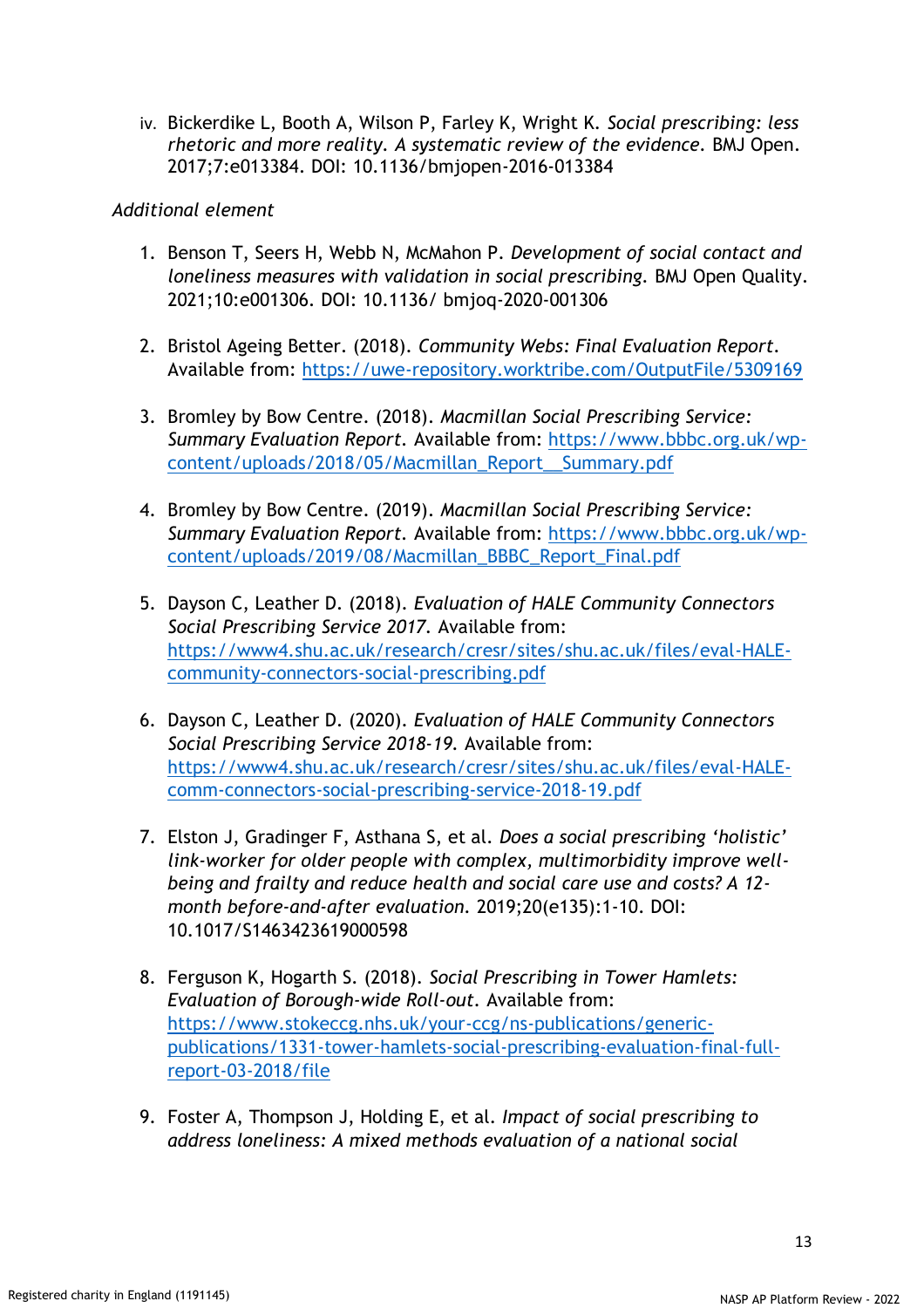*prescribing programme.* Health and Social Care in the Community. 2020;00:1-11. DOI: 10.1111/hsc.13200

- 10.Fullwood Y. (2018). *Blended evaluation of Phase 2 of the Age UK Personalised Integrated Care Programme.* Available from: [https://www.ageuk.org.uk/globalassets/age](https://www.ageuk.org.uk/globalassets/age-uk/documents/programmes/personalised-integrated-care-programme/picp-phase-2-blended-evaluation-report.pdf)[uk/documents/programmes/personalised-integrated-care-programme/picp](https://www.ageuk.org.uk/globalassets/age-uk/documents/programmes/personalised-integrated-care-programme/picp-phase-2-blended-evaluation-report.pdf)[phase-2-blended-evaluation-report.pdf](https://www.ageuk.org.uk/globalassets/age-uk/documents/programmes/personalised-integrated-care-programme/picp-phase-2-blended-evaluation-report.pdf)
- 11.Giebel C, Morley N, Komuravelli A. *A socially prescribed community service for people living with dementia and family carer and its long-term effects on well-being.* Health and Social Care in the Community. 2021;00:1-6. DOI: 10.1111/hsc.13297
- 12.Hackney D. (2020). *Evaluation of the Crediton Social Prescribing Project.*  Moretonhampstead: WellMoor.
- 13.Healthy Dialogues Ltd. (2018). *Evaluation of the East Merton Social Prescribing Pilot*. Available from: [https://healthydialogues.co.uk/case\\_study/social-prescribing\\_v2/](https://healthydialogues.co.uk/case_study/social-prescribing_v2/)
- 14.Healthy Dialogues Ltd. and South West London CCG. (2021). *A study of the upscaling of the Social Prescribing Service in Merton.* Available from: [https://www.healthydialogues.co.uk/wp-content/uploads/2019/04/Merton-](https://www.healthydialogues.co.uk/wp-content/uploads/2019/04/Merton-SP-evaluation-report-August-2021-V2.3.pdf)[SP-evaluation-report-August-2021-V2.3.pdf](https://www.healthydialogues.co.uk/wp-content/uploads/2019/04/Merton-SP-evaluation-report-August-2021-V2.3.pdf)
- 15.Healthy London Partnership. (2018). *Social Prescribing in Secondary Care Pilot Service Evaluation Report.* Available from: [https://www.family](https://www.family-action.org.uk/content/uploads/2018/11/Social-Prescribing-in-Secondary-Care-Evaluation-Report-FINAL.pdf)[action.org.uk/content/uploads/2018/11/Social-Prescribing-in-Secondary-](https://www.family-action.org.uk/content/uploads/2018/11/Social-Prescribing-in-Secondary-Care-Evaluation-Report-FINAL.pdf)[Care-Evaluation-Report-FINAL.pdf](https://www.family-action.org.uk/content/uploads/2018/11/Social-Prescribing-in-Secondary-Care-Evaluation-Report-FINAL.pdf)
- 16.Institute for Connected Communities (ICC), University of East London. (2020). *A two-year evaluation of the Young People Social Prescribing (YPSP) pilot.* Available from: [https://repository.uel.ac.uk/download/5c63906437d90e4093a320b51355232](https://repository.uel.ac.uk/download/5c63906437d90e4093a320b51355232d12648ab00d6df93137b1aefa74dfc892/851983/SP%20for%20young%20people%20evaluation%20final%20report%20for%20publication.pdf) [d12648ab00d6df93137b1aefa74dfc892/851983/SP%20for%20young%20people](https://repository.uel.ac.uk/download/5c63906437d90e4093a320b51355232d12648ab00d6df93137b1aefa74dfc892/851983/SP%20for%20young%20people%20evaluation%20final%20report%20for%20publication.pdf) [%20evaluation%20final%20report%20for%20publication.pdf](https://repository.uel.ac.uk/download/5c63906437d90e4093a320b51355232d12648ab00d6df93137b1aefa74dfc892/851983/SP%20for%20young%20people%20evaluation%20final%20report%20for%20publication.pdf)
- 17.Institute for Connected Communities (ICC), University of East London. (2020). *An evaluation of Social Prescribing in the London Borough of Redbridge: final evaluation report.* Available from: [https://repository.uel.ac.uk/download/b166f8139440a6183a11e5756431965](https://repository.uel.ac.uk/download/b166f8139440a6183a11e5756431965c13846b3c8716079c07ec309a5d258586/1290254/Final%20evaluation%20draft%20report%20Redbridge%20SP%20100920%20final.pdf) [c13846b3c8716079c07ec309a5d258586/1290254/Final%20evaluation%20draft](https://repository.uel.ac.uk/download/b166f8139440a6183a11e5756431965c13846b3c8716079c07ec309a5d258586/1290254/Final%20evaluation%20draft%20report%20Redbridge%20SP%20100920%20final.pdf) [%20report%20Redbridge%20SP%20100920%20final.pdf](https://repository.uel.ac.uk/download/b166f8139440a6183a11e5756431965c13846b3c8716079c07ec309a5d258586/1290254/Final%20evaluation%20draft%20report%20Redbridge%20SP%20100920%20final.pdf)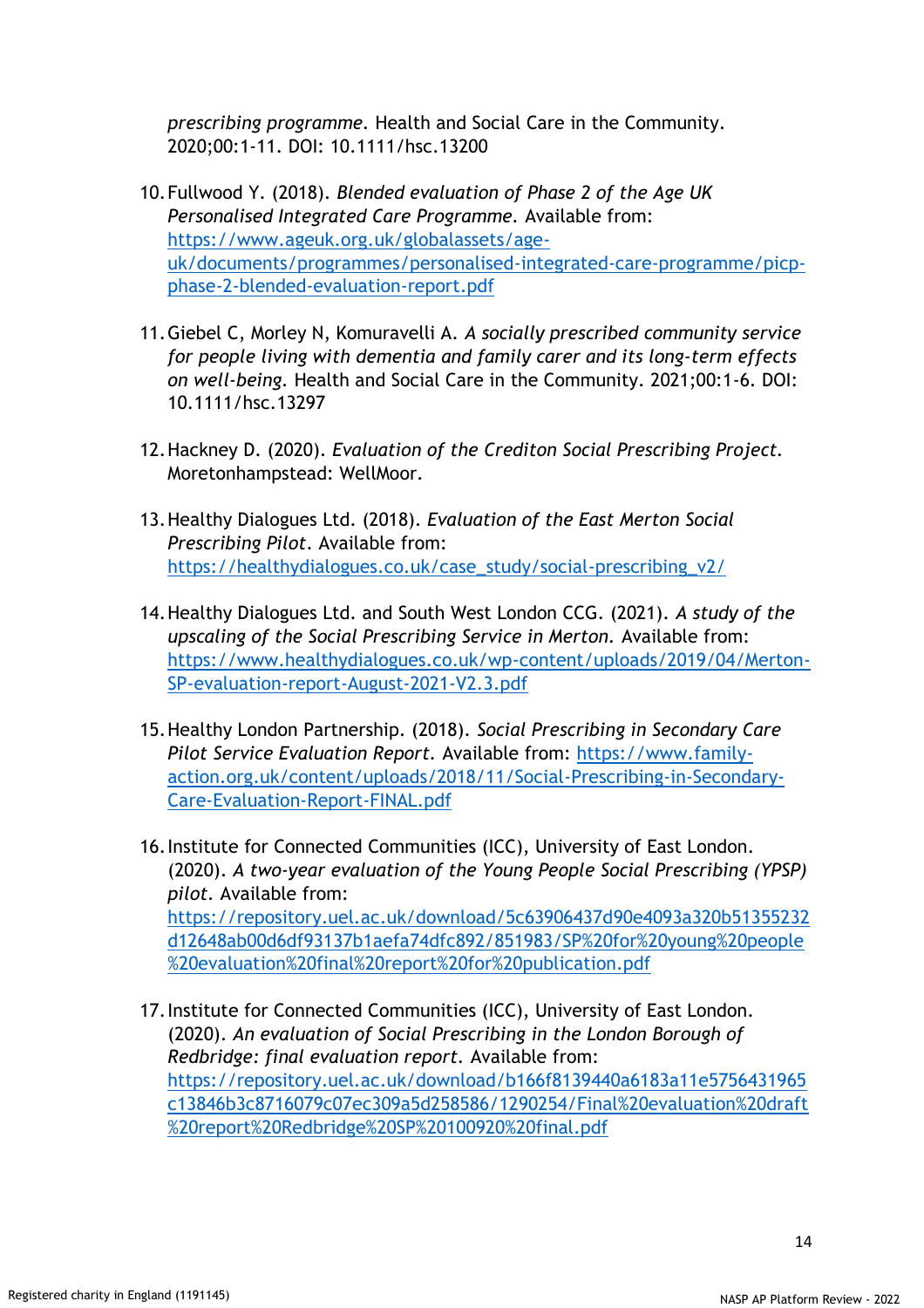- 18.Institute for Connected Communities (ICC), University of East London. (2020). *Outcome and economic evaluation of City and Hackney Social Prescribing scheme.* Available from: [https://repository.uel.ac.uk/download/7302de286252b90e6dbf1cd99583036](https://repository.uel.ac.uk/download/7302de286252b90e6dbf1cd99583036c3519b33a21f72732b488c26bde483d12/759615/Evaluation%20of%20social%20prescribing%20in%20Hackney%20and%20City%20-%20UEL%20final%20sub%20.pdf) [c3519b33a21f72732b488c26bde483d12/759615/Evaluation%20of%20social%20](https://repository.uel.ac.uk/download/7302de286252b90e6dbf1cd99583036c3519b33a21f72732b488c26bde483d12/759615/Evaluation%20of%20social%20prescribing%20in%20Hackney%20and%20City%20-%20UEL%20final%20sub%20.pdf) [prescribing%20in%20Hackney%20and%20City%20-%20UEL%20final%20sub%20.p](https://repository.uel.ac.uk/download/7302de286252b90e6dbf1cd99583036c3519b33a21f72732b488c26bde483d12/759615/Evaluation%20of%20social%20prescribing%20in%20Hackney%20and%20City%20-%20UEL%20final%20sub%20.pdf) [df](https://repository.uel.ac.uk/download/7302de286252b90e6dbf1cd99583036c3519b33a21f72732b488c26bde483d12/759615/Evaluation%20of%20social%20prescribing%20in%20Hackney%20and%20City%20-%20UEL%20final%20sub%20.pdf)
- 19.Islington Giving. (2019). *A review of Claremont's Social Prescribing Project.* Available from: [http://52.56.113.172/wp](http://52.56.113.172/wp-content/uploads/2020/06/Claremont-Social-Prescribing-Evaluation-Nov19.pdf)[content/uploads/2020/06/Claremont-Social-Prescribing-Evaluation-](http://52.56.113.172/wp-content/uploads/2020/06/Claremont-Social-Prescribing-Evaluation-Nov19.pdf)[Nov19.pdf](http://52.56.113.172/wp-content/uploads/2020/06/Claremont-Social-Prescribing-Evaluation-Nov19.pdf)
- 20.Kellezi B, Wakefield J, Stevenson C, et al. *The social cure of social prescribing: a mixed-methods study on the benefits of social connectedness on quality and effectiveness of care provision.* BMJ Open. 2019;9:e033137. DOI: 10.1136/ bmjopen-2019-033137
- 21.Massie R, Ahmad N. (2019). *An evaluation of Wolverhampton's Social Prescribing Service: A New Route to Wellbeing.* Available from: [https://issuu.com/universityofwolverhampton/docs/social\\_prescribing\\_eval](https://issuu.com/universityofwolverhampton/docs/social_prescribing_evaluation_repor) [uation\\_repor](https://issuu.com/universityofwolverhampton/docs/social_prescribing_evaluation_repor)
- 22.Metropolitan Thames Valley Housing. (2019). *Social Prescribing Project Report.* Available from: [https://www.ceci.org.uk/wp](https://www.ceci.org.uk/wp-content/uploads/2019/12/FINAL-Social-Prescibing-Pilot-project.pdf)[content/uploads/2019/12/FINAL-Social-Prescibing-Pilot-project.pdf](https://www.ceci.org.uk/wp-content/uploads/2019/12/FINAL-Social-Prescibing-Pilot-project.pdf)
- 23.Oxfordshire Mind. (2020). *Primary Care Wellbeing Project Year Two Report.* Oxford: Oxfordshire Mind.
- 24.Oxfordshire Mind. (2021). *Primary Care Wellbeing Service Oxfordshire CCG Report.* Oxford: Oxfordshire Mind.
- 25.Oxfordshire Mind. (2021). *Primary Care Wellbeing Project.* Oxford: Oxfordshire Mind.
- 26.Pescheny JV, Gunn LH, Pappas Y, Randhawa G. *The impact of the Luton social prescribing programme on mental well-being: a quantitative beforeand-after study.* Journal of Public Health. 2019;43(1):e69-76. DOI: 10.1093/pubmed/fdz155
- 27.Pescheny JV, Gunn LH, Randhawa G, Pappas Y. *The impact of the Luton social prescribing programme on energy expenditure: a quantitative beforeand-after study.* BMJ Open. 2019;9:e026862. DOI: 10.1136/ bmjopen-2018- 026862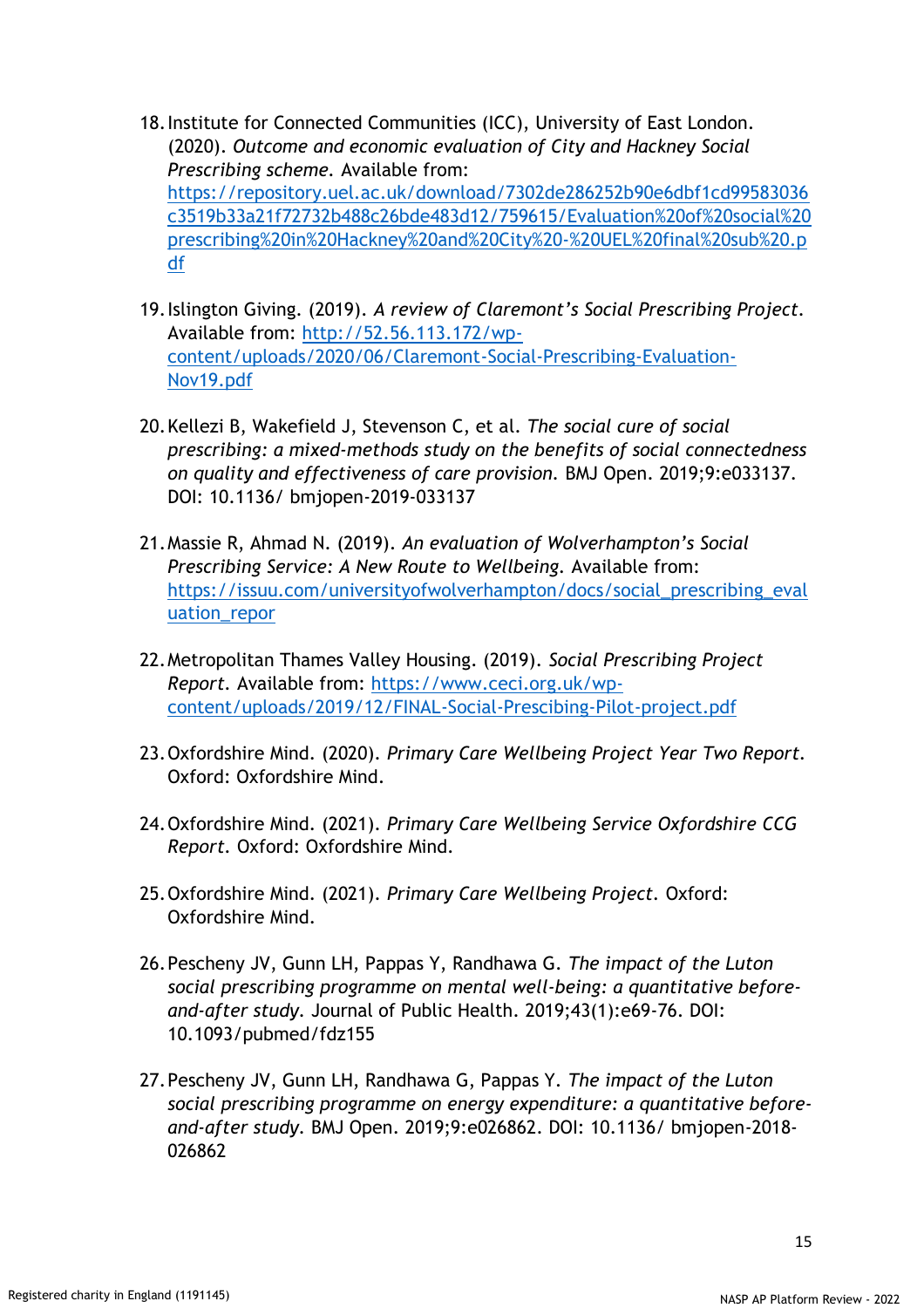- 28.Polley MJ, Seers H, Fixsen A. (2019). *Evaluation Report of the Social Prescribing Demonstrator Site in Shropshire – Final Report.* University of Westminster, London. Available from: [https://www.researchgate.net/publication/339428473\\_Evaluation\\_Report\\_o](https://www.researchgate.net/publication/339428473_Evaluation_Report_of_the_Social_Prescribing_Demonstrator_Site_in_Shropshire_-Final_Report) [f\\_the\\_Social\\_Prescribing\\_Demonstrator\\_Site\\_in\\_Shropshire\\_-Final\\_Report](https://www.researchgate.net/publication/339428473_Evaluation_Report_of_the_Social_Prescribing_Demonstrator_Site_in_Shropshire_-Final_Report)
- 29.Wakefield J, Kellezi B, Stevenson C, et al. *Social Prescribing as 'Social Cure': A longitudinal study of the health benefits of social connectedness within a Social Prescribing pathway.* Journal of Health Psychology. 2020;1- 11. DOI: 10.1177/1359105320944991
- 30.Walsall Council. (2020). *Making Connections Walsall Social Prescribing Service: Summary Evaluation Report.* Available from: [https://www.walsallintelligence.org.uk/wp](https://www.walsallintelligence.org.uk/wp-content/uploads/sites/6/2020/03/MCW-Evaluation-Report-1.pdf)[content/uploads/sites/6/2020/03/MCW-Evaluation-Report-1.pdf](https://www.walsallintelligence.org.uk/wp-content/uploads/sites/6/2020/03/MCW-Evaluation-Report-1.pdf)
- 31.Woodall J, Trigwell J, Bunyan A-M, et al. *Understanding the effectiveness and mechanisms of a social prescribing service: a mixed method analysis.* 2019;18:604. DOI: 10.1186/s12913-018-3437-7
- 32.York Centre for Voluntary Services. (2019). *The impact of social prescribing in York.* Available from: [https://www.yorkcvs.org.uk/wp](https://www.yorkcvs.org.uk/wp-content/uploads/2019/02/WTW_Evaluation_A4_FinalPDF-Electronic.pdf)[content/uploads/2019/02/WTW\\_Evaluation\\_A4\\_FinalPDF-Electronic.pdf](https://www.yorkcvs.org.uk/wp-content/uploads/2019/02/WTW_Evaluation_A4_FinalPDF-Electronic.pdf)

# Appendix 1 – Additional searches, search strategy

# **Scopus**

( ( TITLE-ABS-KEY ( "social\* prescrib\*" ) OR TITLE-ABS-KEY ( "social prescription\*" ) OR TITLE-ABS-KEY ( "community referral\*" ) OR TITLE-ABS-KEY ( "social referral\*" ) OR TITLE-ABS-KEY ( "non-medical referral\*" ) OR TITLE-ABS-KEY ( "link worker\*" ) OR TITLE-ABS-KEY ( "care navigator\*" ) ) ) AND ( TITLE-ABS-**KFY** ( results OR outcomes OR measur\* OR assess\* OR impact OR trial OR study OR evaluat\* OR intervention OR participants OR data OR longitudinal OR follow-up OR followed-up OR pre-post OR baseline) ) AND NOT ( perfectionism ) AND NOT TITLE ( review ) AND PUBYEAR > 2017 AND ( LIMIT-TO ( AFFILCOUNTRY , "United Kingdom" ) )  $=171$ 

# Web of Science

TS=( "social\* prescrib\*" OR "social prescription\*" OR "community referral\*" OR "social referral\*" OR "non-medical referral\*" OR "link worker\*" OR "care navigator\*") AND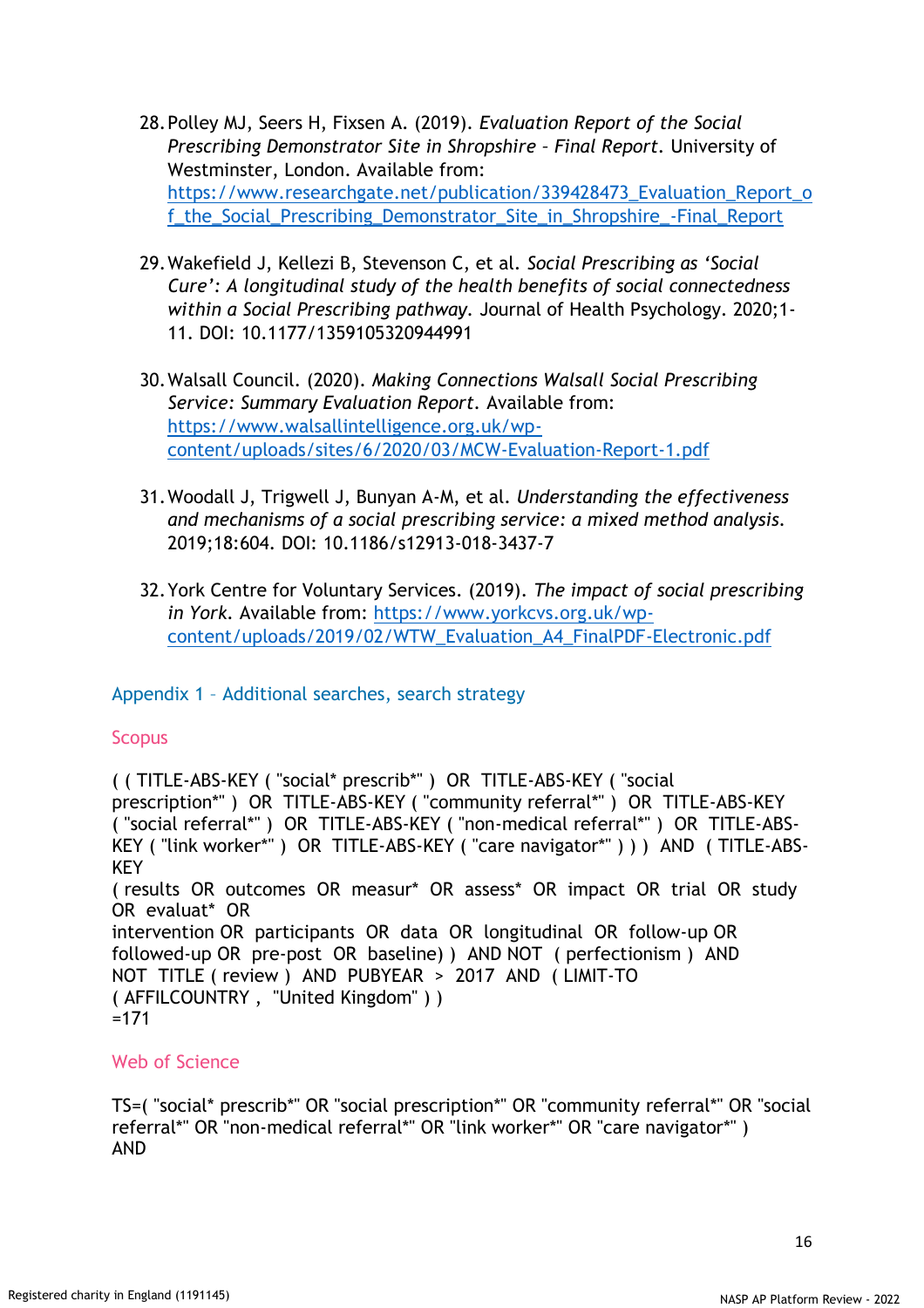TS=( results OR outcomes OR measur\* OR assess\* OR impact OR trial OR stu dy OR evaluat\* OR intervention OR implement\* OR initiative OR participants OR data OR longitudinal OR follow-up OR followed-up OR prepost OR baseline) NOT TS =(perfectionism) =136 Refined By:Countries/Regions: ENGLAND or SCOTLAND or WALES or IRELAND NOT Document Types: Review Articles NOT Document Types: Letters